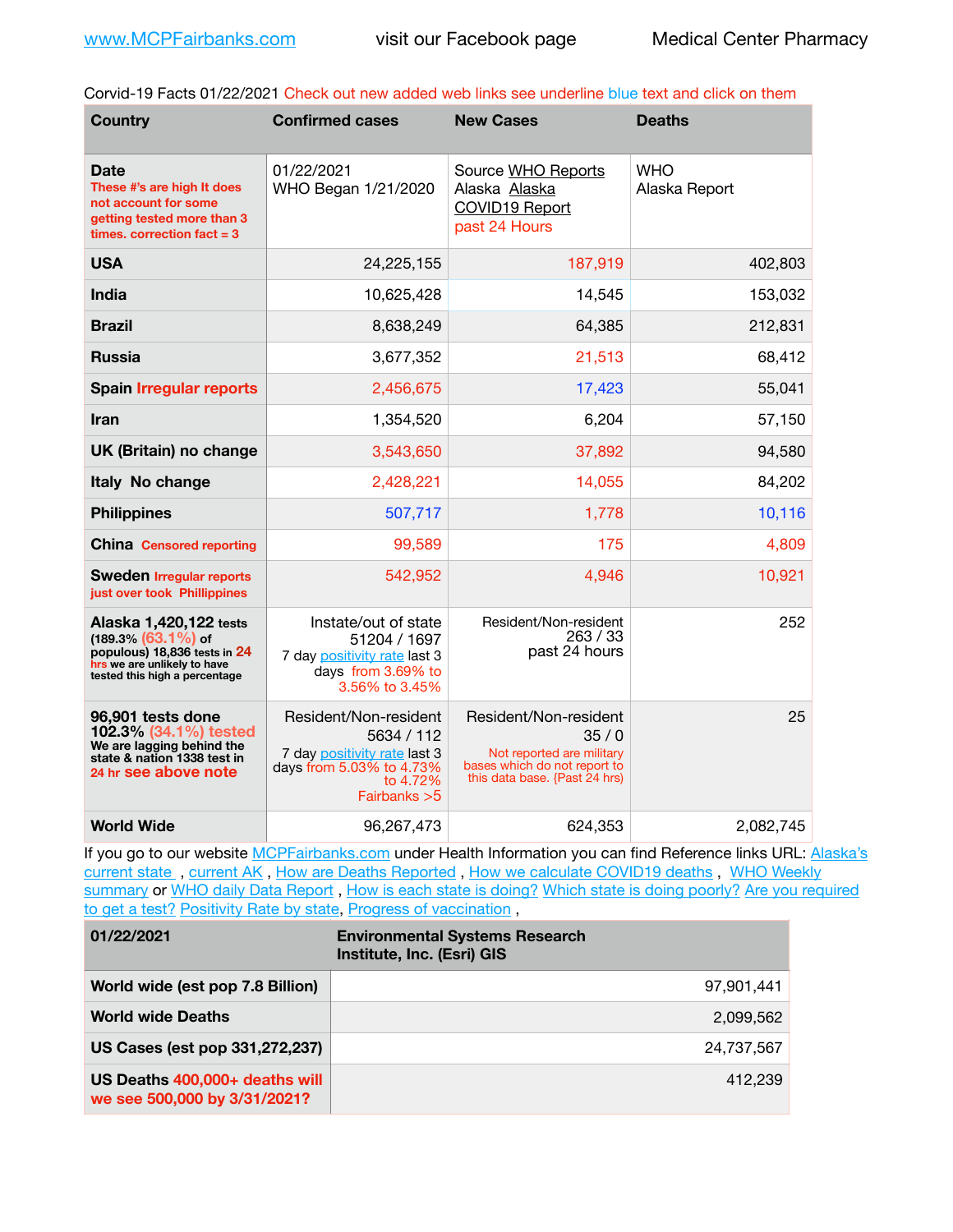## Impact of COVID-19 on the US Healthcare system

Estimated US Population 331.3 million 149.5% (49.8%) have been tested (494.75 million)

Estimated 5% of US population will test positive for Covid-19 16.56 million (currently 24.7 Million (7.47%) of population tested positive vs Alaska 6.74%) we have currently tested an est. 494.75 million based on 24.7 mill that have tested positive discount some of these numbers by 67% to account for multiple testing of same person.

If 8% will require hospitalization of the 16.56 million positive cases, we would need 1.325 million beds. Estimated by the American Hospital Association there are 800,000 staffed beds available.

The US has 2.8 hospital beds per 1000 our needs could be 56, China had 4.3, Italy 3.2, South Korea 12.3

The USNS Mercy and Comfort added **8.2000** staffed beds, not ICU Of these estimated to be admitted to ICU 960,000, to ICU beds The US has 16,000 ICU beds we have 68,000-85,000 beds US could need 299,000 beds with ventilators  $\leq 16,000$  ventilators

 The Needs

**Summation:** Estimated needs could be 1.325 million hospitalized beds for just COVID-19 patients alone. If positives represents 5% of test run, then approximately 494.75 million have been tested, we have no idea how many tests have been run or how many multiple tests conducted on the same person, resulting in 24.7million positive tests run with 412239 with 2598 deaths in the past 24 hours, ave 2740/day. In AK, with 51,204 positive cases 6.74% of Alaska, 1160 hospitalizations, and 252 deaths. Hospitalization rate is 2.26% of those that test positive, Death Rate 0.492% overall or 21.72% of those hospitalized.

Normal ICU stay 5-7 days, estimated ICU stay for COVID-19 2-3 weeks and they could tie up a ventilator for that length of time also, helping only 1/3 as many patients.

This is why we need to flatten the curve by social spacing and only essential travel.

Expected Death (these are just estimates based on other countries) if 5% of the US Population (16.56 million) test positive we are now at 23.7 million positive and if

1% die = 165,600 people

2% die = 311,200 people

3% die = 496,800 people

6% die = 993,600 people obviously we have passed the 1.325 million positive cases we are 21.5million so if 5% of the US population (16.56 million) test positive and 6% of those die = 993,600 deaths if no vaccine, or if 3.09% (511,704) will die, we are 77.3% of the way there in 44 weeks.

 World wide death rate of positive tests actually 2.14%. The US is at 412239 1.67% of those actually tested positive, that is 73% lower death rate than when we started in 3/2020 , started at 6%. There are 7.8 Billion people in the world 331 million live in the US (4.2% of the world's population) 7.43% have tested positive. The US deaths represents 19.63% of the world's death numbers and 25.27% of worldwide confirmed cases. In comparison to the flu in the US

CDC Estimates. From 2010 to 2016, the flu-related death rate was between 12,000 and 56,000, with the highest season being 2012 to 2013 and the lowest being 2011 to 2012. Most deaths are caused by complications of the flu, including pneumonia or a secondary bacterial infection of the heart or brain. or 2,000 to 9,333 per year. In 2020 in the US has 19 million cases 180,000 hospitalized and 10,000 (0.052%) have died, typically it is 2% will die, compared to 1.67% with COVID19. 149.5% (US), 189.3% (Alaska), & 102.3% (Fbks) are still too few to protect us from future outbreaks. Experts feel that we need either need people to get infected with the virus and develop antibodies or get vaccinated to create immune antibodies to protect us, that we need >60% of the population to have positive antibody tests and preferably 70-90%, one expert felt they would not feel confident til >85% were positive, to give assurance (herd immunity) in order to go without masks and social distancing. NY City seems to have the highest number at 20%. Testing is so important. Currently we are testing at 45.74 Million tests per month. At this rate to test everyone once it will take 7.17 months or over 0.61 years. To test 3 times it would take 21.51 months or 1.83 years

The Flu (Influenza kills approximately 1-2% of those infected, SARS killed 800 people total, COVID19 appears to kill 1.67% of those that test positive or 17% less deadly than the flu and seems to be more contagious. (Seems to spread more readily)

Alaska has 51204 so far, 5634 in Fairbanks or 1 of every 9 of Alaskans, and with 25 of 252 deaths 1 in 10, the first case was transient foreign airline crew member. Interesting, the Source of Alaska's SARS-Cov2 virus originated not from East Asia by travelers or the west coast (Washington where it was first observed) , but came from the east coast of the US, and they were inoculated first from Europe, accordingly from New York's Governor and CDC. Currently 5 Variants known, only 4 in the US (Europe's (china's)) Primary, plus an Ohio variant (COH.20G/501Y), and a [UK](https://www.cdc.gov/coronavirus/2019-ncov/transmission/variant-cases.html) (B.1.1.7), South African (1.351), and Brazil (P.1), only Europe's in Alaska so far.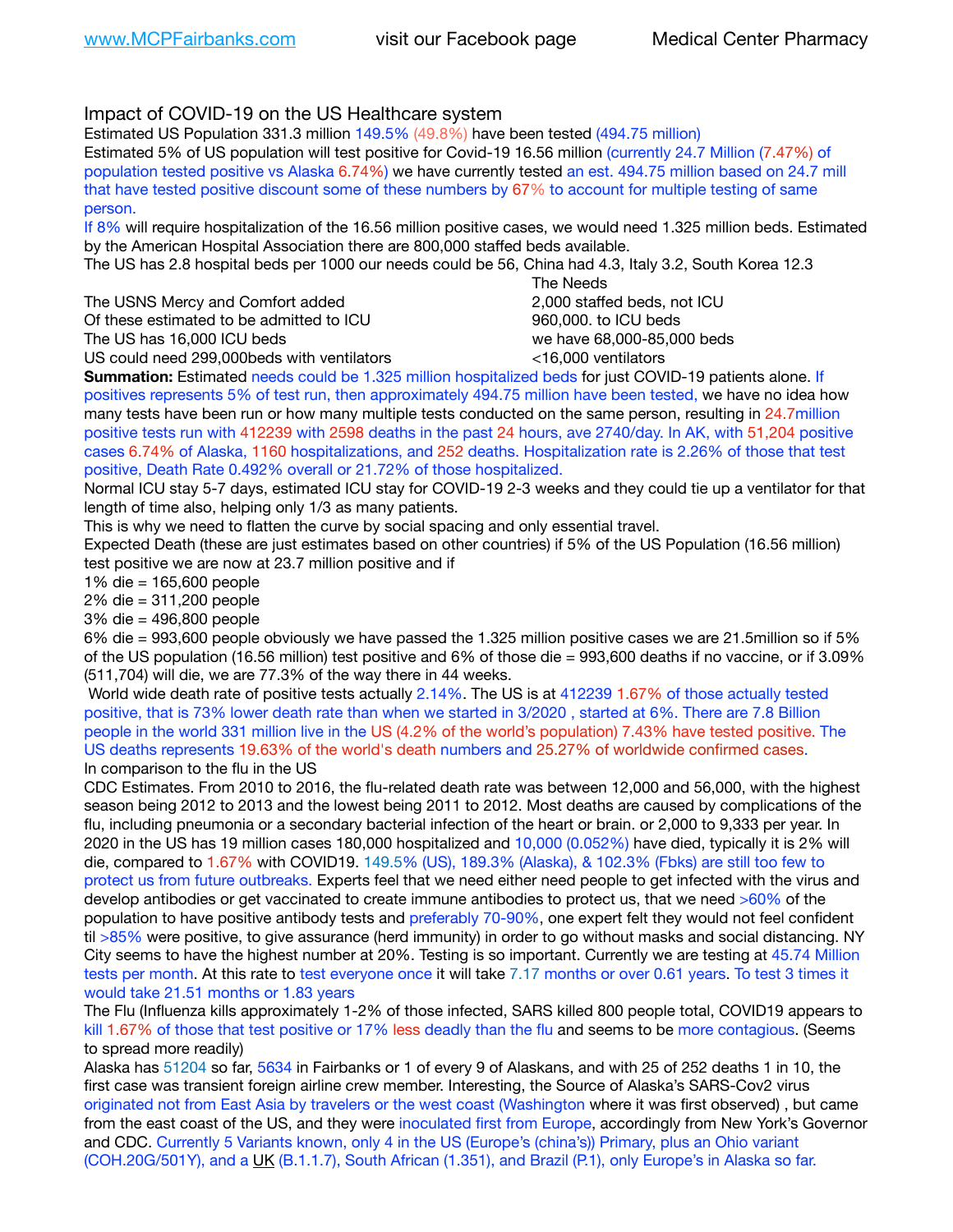**Best practice protection** is good personal Hygiene do not touch eyes, nose, mouth, wash hands frequently for at least 20-30 seconds, before you touch your face, and observe personal spacing of 6-18 feet. Remove your shoes in your house, frequently clean surface areas, let the cleaner sit 15-20 sec before wiping off. **We are recommending to wear any kind of mask.**

Drug treatment is being researched, but as yet not been verified, only suggested. Best to isolate those sick and isolate those most susceptible (old and preconditioned with risk factors)

**Risk factors:** Cardiovascular disease (56.6%), Obesity (41.7%), Diabetes (33.8%), age >60, respiratory problems, especially smokers or those who vape, High Blood Pressure

If you have been exposed self isolate for 2-4 weeks

One episode in China, a man tested negative for 27 days before showing symptoms. So Isolation may want to be considered up to 4 weeks not just 2 weeks.

Italy 1 in 10 positive cases admitted to ICU due to Hypoxic failure requiring mechanical ventilation. In NY it was 1 in 7 that required hospitalization, of the 5700 hospitalized 2634 were discharged (79% (2081)) or added (21%(553)), 9 in 10 put on a ventilator died.

Public policy development and education is important. **How Long does Covid-19 stay on objects**

| up to 3 hours |                            |
|---------------|----------------------------|
| 4 hrs         |                            |
| 9.04 hrs      | (Influenza virus 1.82 Hrs) |
| 11 hours      |                            |
| 24 hrs        |                            |
| 72 hours      |                            |
|               |                            |





## Updated graph numbers.

| Project outward                |                        |
|--------------------------------|------------------------|
| Exhalation can spray           | $1.5$ m $(4.9$ ft)     |
| spittle (droplets)             |                        |
| Coughing                       | $2 \text{ m}$ (6.6 ft) |
| Sneeze                         | 6 m (19.7 ft)          |
| Development of immune response |                        |

Early viral testing tests to see if you currently have the virus.

Later antibody testing tells us if you have been exposed and survived. But does not tells us if you have immunities to the virus. We will need to have both tests done in order to open the community..

Viral Antigen and Viral RNA tells us you have the disease and can spread the disease and can or are currently sick. IgM (short term) and IgG (long term antibodies) tells us you have experienced the virus or had the vaccine, and got over it. You may be resistant if your [antibody levels](https://www.cdc.gov/coronavirus/2019-ncov/lab/resources/antibody-tests.html) are high enough. [Current](https://l.facebook.com/l.php?u=https://www.itv.com/news/2020-10-26/covid-19-antibody-levels-reduce-over-time-study-finds?fbclid=IwAR3Dapzh1qIH1EIOdUQI2y8THf7jfA4KBCaJz8Qg-8xe1YsrR4nsAHDIXSY&h=AT30nut8pkqp0heVuz5W2rT2WFFm-2Ab52BsJxZZCNlGsX58IpPkuVEPULbIUV_M16MAukx1Kwb657DPXxsgDN1rpOQ4gqBtQsmVYiWpnHPJo2RQsU6CPMd14lgLnQnFWxfVi6zvmw&__tn__=-UK-R&c%5B0%5D=AT1GaRAfR_nGAyqcn7TI1-PpvqOqEKXHnz6TDWvRStMnOSH7boQDvTiwTOc6VId9UES6LKiOmm2m88wKCoolkJyOFvakt2Z1Mw8toYWGGoWW23r0MNVBl7cYJXB_UOvGklNHaNnaNr1_S7NhT3BSykNOBg) [View of antibodies/immunity](https://www.livescience.com/antibodies.html)[.](https://www.itv.com/news/2020-10-26/covid-19-antibody-levels-reduce-over-time-study-finds) We have tested currently 189.3% (63.1%) of the Alaskan population and over little over 149.5% (49.8%) of the US population, discount these numbers by 67% to reflect multiple testing of the same person. To be safe, we need at least 25% to see if we are making progress, [60%](https://www.jhsph.edu/covid-19/articles/achieving-herd-immunity-with-covid19.html) to

[barely qualify](https://www.nature.com/articles/d41586-020-02948-4) to be safe, and [70-90%](https://www.mayoclinic.org/herd-immunity-and-coronavirus/art-20486808) to be assured we will not see a second wave of sickness. Some experts will [not feel safe til we are at 85%](https://www.bannerhealth.com/healthcareblog/teach-me/what-is-herd-immunity).

Three types of clinical laboratory COVID-19 or SARS-CoV-2 tests are being developed:

Molecular Gene sequencing (current method), Viral antigen (testing parts of the virus), Host antibody tests (serology). They detect the virus in different ways.

Mask & [Mask Usage:](https://www.nationalgeographic.com/history/2020/03/how-cities-flattened-curve-1918-spanish-flu-pandemic-coronavirus/) N95 filter out 95% of the particles in the air 3 microns in size or larger.

Mold sizes are about 10-12 microns in size. Bacteria are larger, so is dust

Gas molecules and viruses are smaller. PM2.5 are 2.5 microns in size.

**Viruses** can be 1 micron in size, 0.3 micron in size, or 0.1 microns in size, so they **will pass right through**. **We recommend wearing any mask, the mask may provide up to 5 times the protection** over **wearing no mask at all**. It still **does not protect** the wearer from contracting the infection, it **can inhibit** the spreading, something is **better than nothing at all**.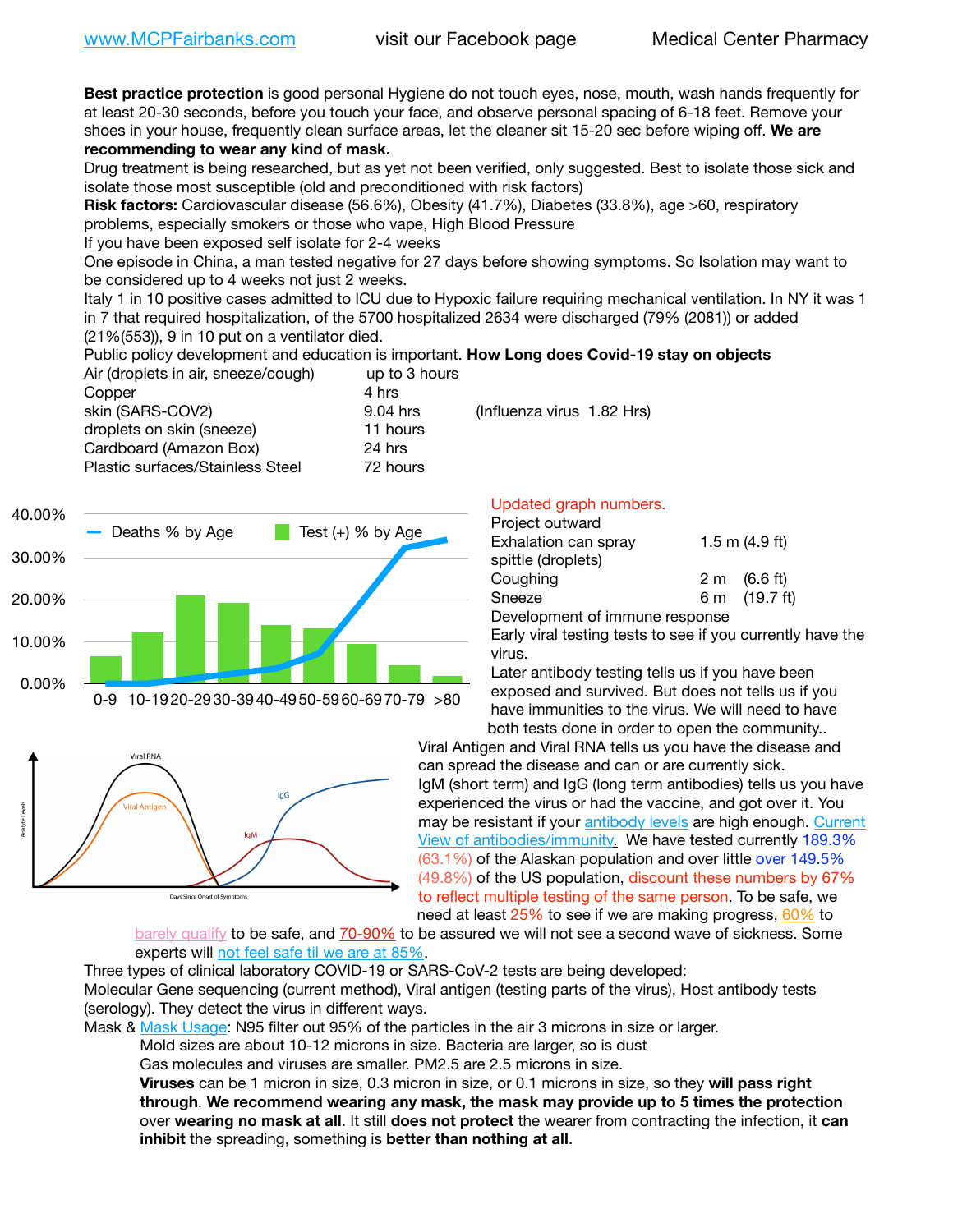**Remember there is a clean side ( the side towards you) and a dirty side,** the side to the contaminated air is dirty. If you are COVID positive then this is reversed. When handling the mask, do not touch the dirty side and then touch your face, Wash properly your hands first after touching the dirty side before touching your face. If you are infected the dirty side is the inside surface of the mask. Wash your homemade mask in hot water wash >133F (for at least 10 minutes) and rinse to sanitize with high heat >133F Plus and a weak bleach or peroxide (not Both) the mask. Daily if possible. If you are a frontline health care provider with a homemade fabric mask 2 hours. Do not touch the dirty side.

**Alcohol solutions** should be 60-80% alcohol **70%** is optimal. **Keep wet and rub 30 seconds**, or Happy Birthday song sung 3 times. **Hydrogen peroxide diluted to 2%** or 4 teaspoonful per quart of water (20ml per 946ml) Bleach the same ratio **Vinegar and ammonia are good cleaning agents, but not disinfectants**. **Do not mix** any of these agents together, toxic fumes can result. **Disinfectants, in order to be effective**, should remain on the applied surface, to be cleaned moist **(wet) for 30 seconds to 4 minutes** depending on material. Caution may dissolve glue or adhesives or bleach and discolor items, check with manufacturers. Do not let it get inside electronic devices. UV (10 minutes), [UV light](http://www.docreviews.me/best-uv-boxes-2020/?fbclid=IwAR3bvFtXB48OoBBSvYvTEnKuHNPbipxM6jUo82QUSw9wckxjC7wwRZWabGw) only kills where it can see.

## **Myths**

Taking hot baths, using colloidal silver, eating garlic soup, gargling with bleach are not proven to be effective. We have already seen using chloroquine taking the wrong form in the wrong dose can be fatal, one death and one critically injured. (see Arizona couple after listening to the president)

**We have heard of all kinds of cures.** To date there is no curative or preventative treatments, only supportive therapy. At this point there is **no proof** that Quinine, zinc, Hydroxychloroquine, Chloroquine, or Vitamin C works. As they say wives-tale at best, irresponsible reporting most likely. We have seen no information that they work, ineffective dosing issues, over-dosing issues, permanently killing the senses of smell or taste, inappropriate usage, cardiac arrhythmias, and death from the usage of these agents have been reported.

The virus may die out with heat of summer, or cold weather, this is a myth, There are a couple of studies at show the virus can withstand 98F

We know the body tries to use up to 104F to potentiate our immune system, to kill viruses. Taking NSAID, Aspirin, Ach-Inhibitors, Arb's and you get the COVID-19 infection are not contraindicated and no clinical evidence that says you should stop any of these classes of medications. It would be misguided and ill advised if you did so In other words, Unless your doctor makes changes, keep taking your medications unless told to do otherwise.

As of 12/21/20, DHSS is aware of 11 reports regarding possible allergic reactions from Alaska's hospitals to CDC: Bartlett Regional Hospital (8), Providence Alaska (2) and Fairbanks Memorial Hospital (1). Two were identified as anaphylaxis and one of those resulted in hospitalization for ongoing monitoring. In the other three cases, symptoms were mild and not considered anaphylaxis. Symptoms have resolved in all cases and the hospitalized patient has been discharged and is doing well. The CDC said there appears to be no obvious geographic clustering of these reactions, nor was a specific production lot involved. People who experience anaphylaxis after the first dose should not receive a second dose, according to CDC recommendations.

Magnitude of Death Comparison

| <b>Conflict</b>                                       | <b>Combat Death</b> | Past 24 hours |
|-------------------------------------------------------|---------------------|---------------|
| <b>Revolutionary War</b>                              | 8,000               |               |
| <b>Civil War</b>                                      | 214,938             |               |
| <b>World War I</b>                                    | 53,402              |               |
| <b>World War II</b>                                   | 291,557             |               |
| <b>Korean Conflict</b>                                | 33,686              |               |
| <b>Vietnam</b>                                        | 47,424              |               |
| <b>Gulf War</b>                                       | 149                 |               |
| Afghanistan                                           | 1,833               |               |
| Iraq                                                  | 3,836               |               |
| <b>1918 Flu</b>                                       | 675,000             |               |
| 9/11 deaths                                           | 2,977               |               |
| <b>COVID19 deaths from</b><br>1/20/2020 to 01/22/2021 | 412,239             | 2,598         |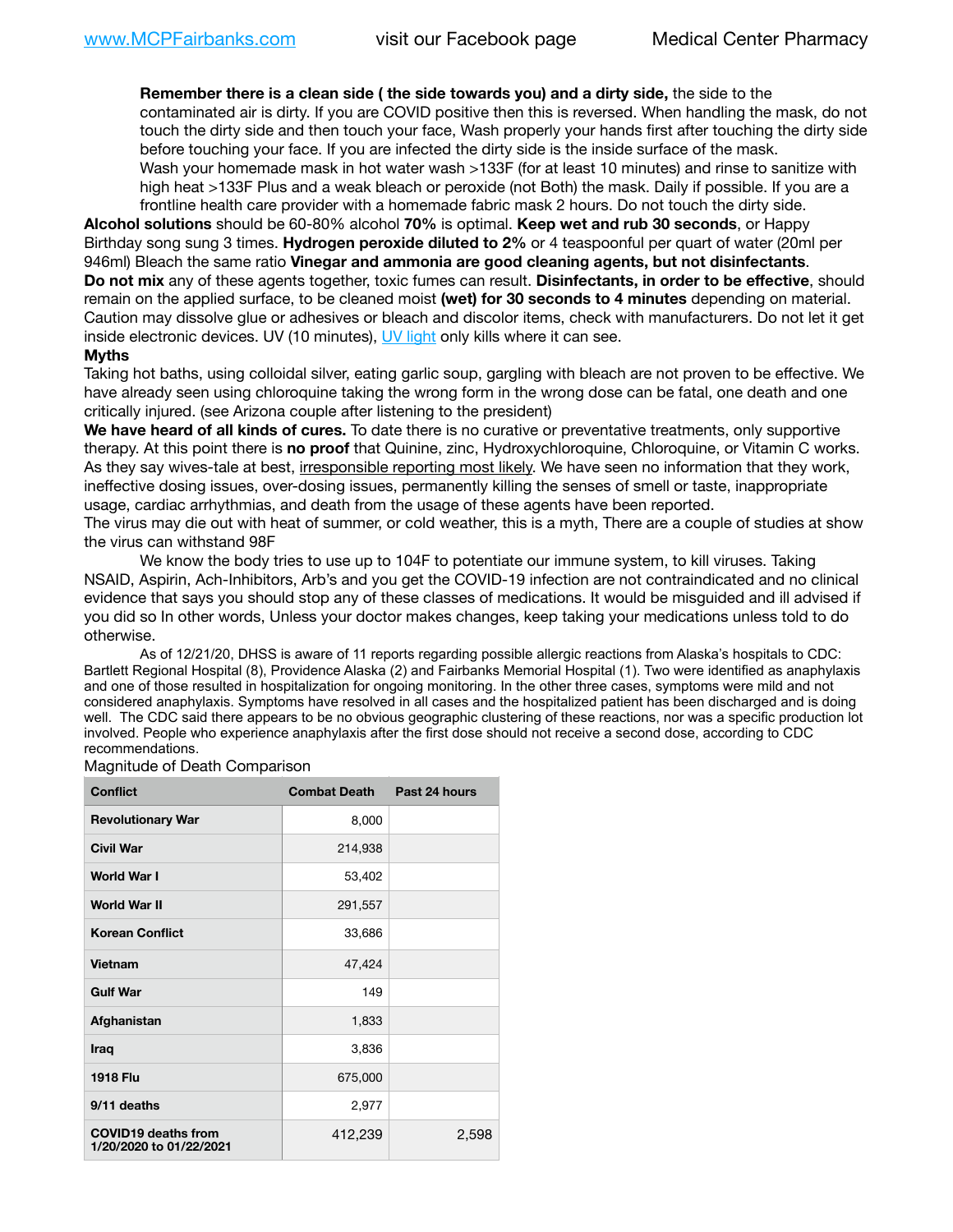Check our website [www.MCPFairbanks.com](http://www.MCPFairbanks.com) for the 13 testing sites in the interior of Alaska.

| Group                                               | Alaska COVID19 Vaccine plan 12/30/2020<br>update as of 1/22/2021                                                                                                                                                                                                                                                                                                                                                                                                                                                                                                                                                                                                                              | Who can get the<br>vaccines?<br><b>Availability</b>                                                                          |
|-----------------------------------------------------|-----------------------------------------------------------------------------------------------------------------------------------------------------------------------------------------------------------------------------------------------------------------------------------------------------------------------------------------------------------------------------------------------------------------------------------------------------------------------------------------------------------------------------------------------------------------------------------------------------------------------------------------------------------------------------------------------|------------------------------------------------------------------------------------------------------------------------------|
|                                                     | Who is in this group                                                                                                                                                                                                                                                                                                                                                                                                                                                                                                                                                                                                                                                                          |                                                                                                                              |
| Phase 1a Tier 1                                     | Long Term care Facility - Staff & Residents<br>Skilled care, Assisted living,<br>Intermediate care with developmental disabilities,<br>Residential Care facilities,<br>State Veterans Homes.<br>Front Line Hospital and Health care workers, beside personal, High<br>Risk jobs (examples ICU, ER, Surgery, Physicans/prescribers,<br>COVID units, Respiratory/OT/PT/ST Therapists, Lab Techs, Facility<br>Security, House Keeping (Environmental services), Dietary)                                                                                                                                                                                                                         | Now, limited<br>audience                                                                                                     |
| Phase 1a Tier 2                                     | Front Line EMS Fire Service providing medical services, Vaccine providers,<br>(That their services are critical), Air and Ground EMS, Community health<br>aides, Practitioners. Health care workers providing vaccines                                                                                                                                                                                                                                                                                                                                                                                                                                                                        | Now, limited audience                                                                                                        |
| Phase 1a Tier 3                                     | Starting 1/4/2021<br>Healthcare workers who have contact with residents >65 y/o and provide<br>regular healthcare services that can not be postponed without impacting<br>short or long term outcomes, or cannot be provided remotely (Not regular<br>populous yet), direct patient contact, in contact with infectious materials,                                                                                                                                                                                                                                                                                                                                                            | Starting 1/4/2021                                                                                                            |
| Phase 1a Tier 4                                     | Health care workers providing COVID19 vaccines to phase 1 populations                                                                                                                                                                                                                                                                                                                                                                                                                                                                                                                                                                                                                         | <b>TBA</b>                                                                                                                   |
| Phase 1b Tier 1<br>(Start of general<br>population) | Age > 65 (General Public) register http://covidvax.alaska.gov/ starting<br>1/6/2021 for appts after 1/11/2021 (All appts filled within 24 hrs of initial<br>openning, future appt pending vaccine availability)                                                                                                                                                                                                                                                                                                                                                                                                                                                                               | 1/11/2021by appt.<br>Accepting appt<br>statewide 1/6/21                                                                      |
| Phase 1b Tier 2                                     | Front Line Essential >50 y/o who's duties are performed with the public/co-<br>workers < 6 feet apart. Emergency responders( troopers, firefighters, Office<br>of children Services staff, Public health workers, teachers preK-12, staff,<br>childcare workers and staff, indigenous language and culture educators,<br>food and seafood workers, grocery store employees, public transit,<br>essential air services, rural cab services, US Postal workers, mail planes,<br>Utility & power (rural), Water and Waste water (Rural), Congregate living<br>settings, acute psychiatric, correctional, group homes, homeless shelters,<br>substance abuse shelters, transitional living homes. | TBA do not register yet                                                                                                      |
| Phase 1b Tier 3                                     | ages 55-64 y/o,<br>>16 y/o living in unserved communities<br>See 1b Tier 2 : Frontline essential workers 16-50 with >2 High risk health<br>conditions working < 6 feet with public or co-workers,<br>Pre-K-12 staff, indigenous language and culture<br>First responders, Office of children services, grocery store workers, Public<br>transit, US Postal workers, Utility workers, water and waste water workers.                                                                                                                                                                                                                                                                           | <b>TBA</b>                                                                                                                   |
| Phase 1b Tier 4                                     | Age $>$ 50 y/o with 2 or more risk factors<br>See Tier 1, 2, & 3 : Frontline workers 16-50 y/o not in Tier 1-3                                                                                                                                                                                                                                                                                                                                                                                                                                                                                                                                                                                | <b>TBA</b>                                                                                                                   |
| Phase 1c                                            | Ages 65-74, 16-64 with High Risk Medical Conditions, other essential<br>workers to be defined                                                                                                                                                                                                                                                                                                                                                                                                                                                                                                                                                                                                 | <b>TBA</b>                                                                                                                   |
| Phase 2                                             | General population<br>Vaccinations via pharmacies, Doctor's offices, Clinics<br>Public Health sites (Mobile clinics, Federally Qualified Health Centers,<br>Public Health Clinics, Other clinics                                                                                                                                                                                                                                                                                                                                                                                                                                                                                              | TBA (To Be announced)<br>To be announced<br>contingent on vaccine<br>availability undergoing<br>public comment period<br>now |